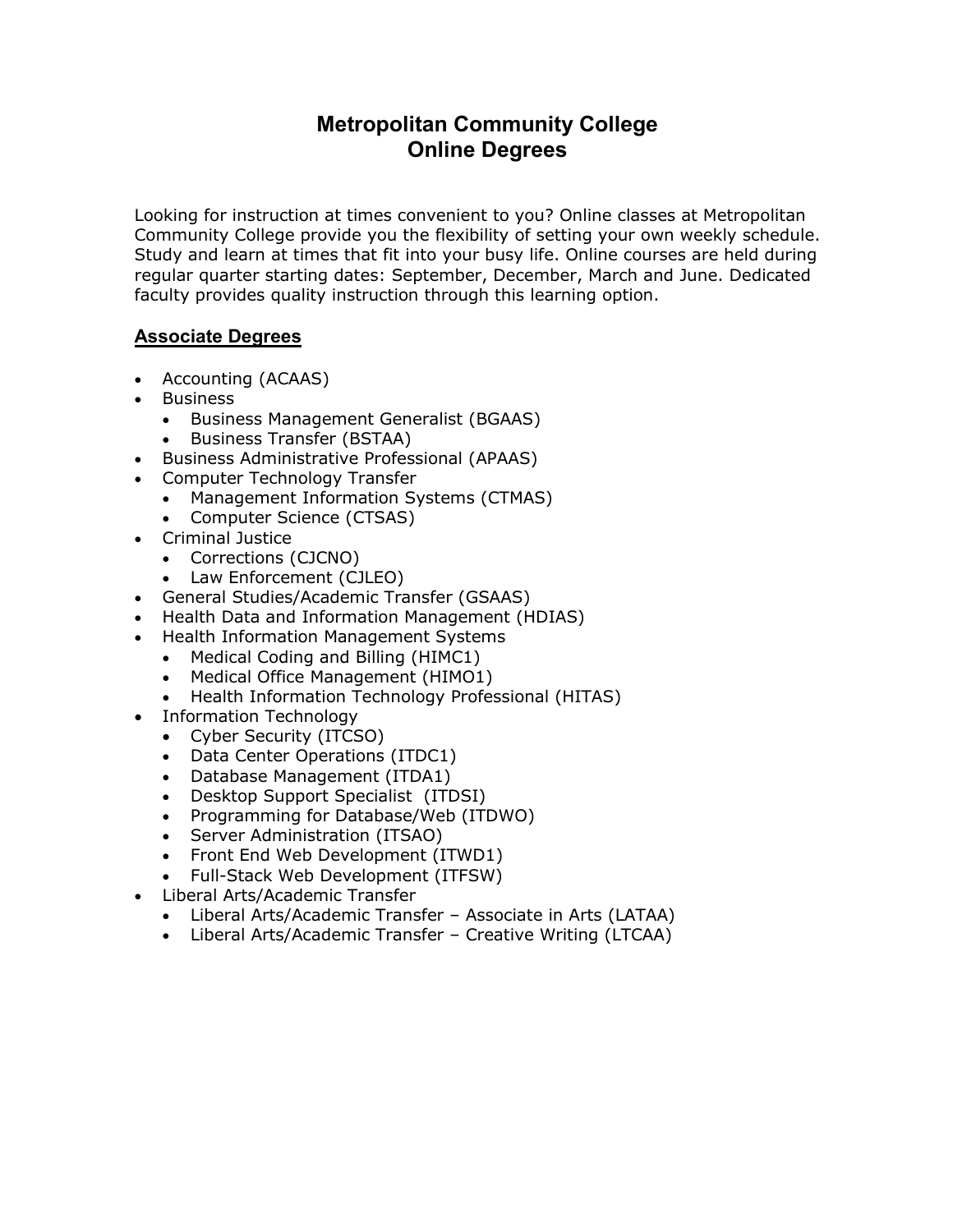### **Certificates of Achievement**

- Accounting
	- Bookkeeping (BKPCE)
- Business
	- Entrepreneurship Generalist (BEGCE)
	- Financial Planning (BMPC1)
	- Financial Studies (BMFCE)
	- Management Specialist (BMSCE)
- Business Administrative Professional (APRCE)
- Health Information Management
	- Health Information Management Systems Medical Office Assistant (HIACE)
- Information Technology Technician
	- Business Intelligence Systems (ITBIS)
	- Computer Programming (ITCPC)
	- Data Center Technician (ITCCO)
	- Server Technician (ITSRO)
- Language Interpretation (LGICE)

## **Career Certificates/Special Certifications**

- Business Administrative Professional (APRCC)
- Cisco Certified Network Associate (ITCCC)
- Customer Service Representative (PSCSD)
- Financial Studies (BMFCC)
- General Management (BMGCC)
- Global Perspectives (GLPCC)
- Health Information Technology (HITSD)
- Immigration Laws, Policies and Procedures (IPPCC)
- Information Technology Technician (ITTCA)